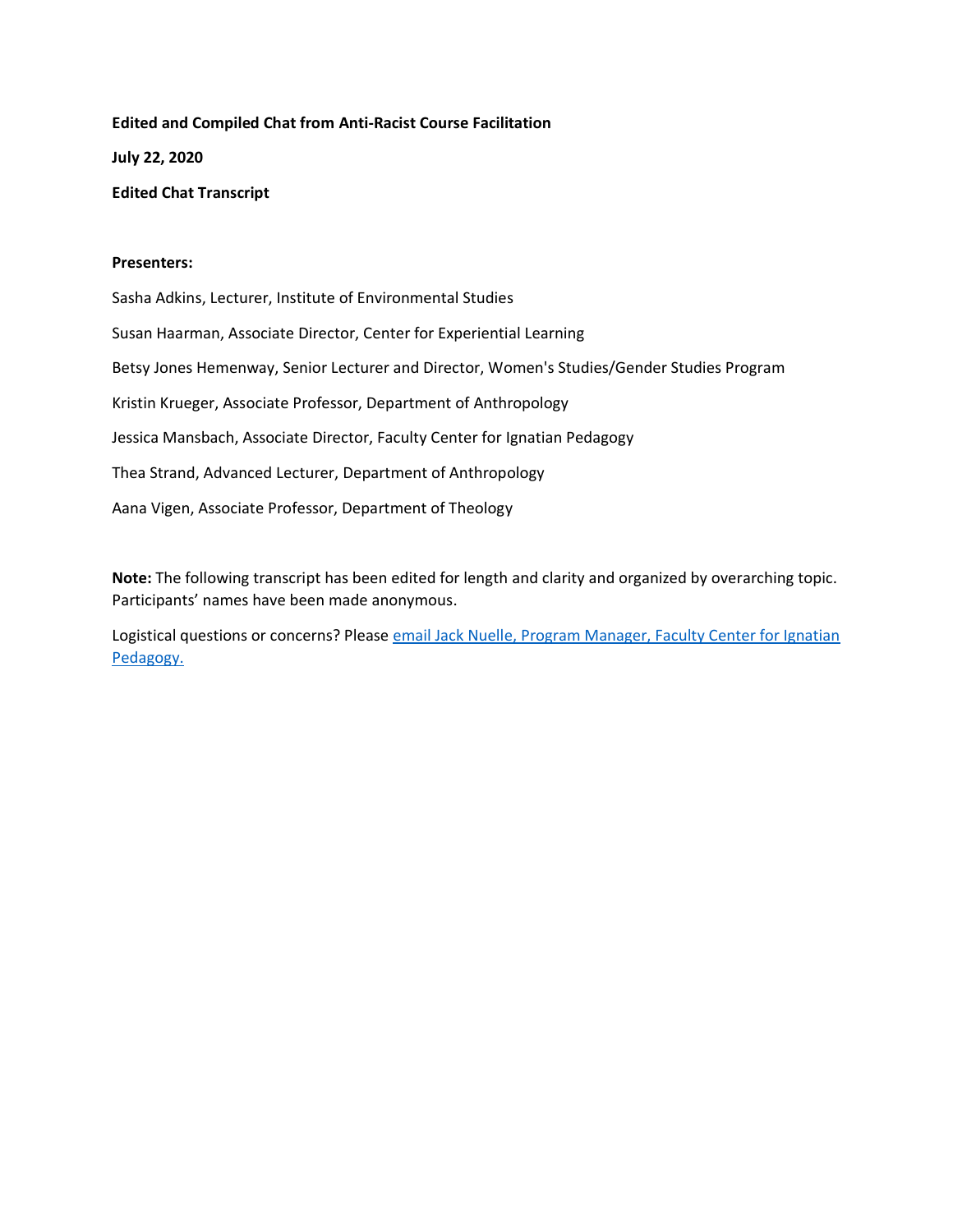### **Student Comfort Online**

#### *Names and Pronouns*

Participant 1: Does anyone know how students using Zoom on a phone (as opposed to a computer) can access the 'Rename' function?

Participant 2: I don't know if they can access it in real time, but they can change the name through their online account using the Zoom website.

Participant 3: Could you clarify how to use the rename function on Zoom?

Participant 4: You can go to the place where you mute and unmute and pull down that menu. There is a rename option there.

Participant 5: Look at your 'face' rectangle and click on the "..."

Participant 6: You have to log in to your primary account and add pronouns after your last name to make it permanent. If you change it during a session, it is only temporary and will be visible for that session.

Participant 16: Would it be appropriate with 1st class online class introductions to ask for cameras to be on?

Jessica Mansbach: You can ask, but you cannot require. You can explain why you would like the cameras on, but for a variety of reasons you cannot require students to turn cameras on. Some students, for example, may not be using devices with cameras

# *Name Pronunciation*

Participant 15: When going through introductions, what if I have to ask a student with an unfamiliar name to repeat it several times in order to figure out how to pronounce it? I always try and write it out phonetically but sometimes it takes me a couple of times to get that down

Participant 9: I also write it out phonetically

Participant 17: What if students say "Just call me X" and it seems like it is not a preference but a response to dealing with instructors who can't pronounce their names?

Thea Strand (she/her): I think making a point of saying before introductions/calling roll, that you really care about getting names right, and you want them to correct you. That's helped for me at least!

# **Large Classes**

Participant 14: As I messaged before, I have over 80 students in my first-year law class, so I love most of the suggestions, but I am having difficulty determining how to apply them in such a large class.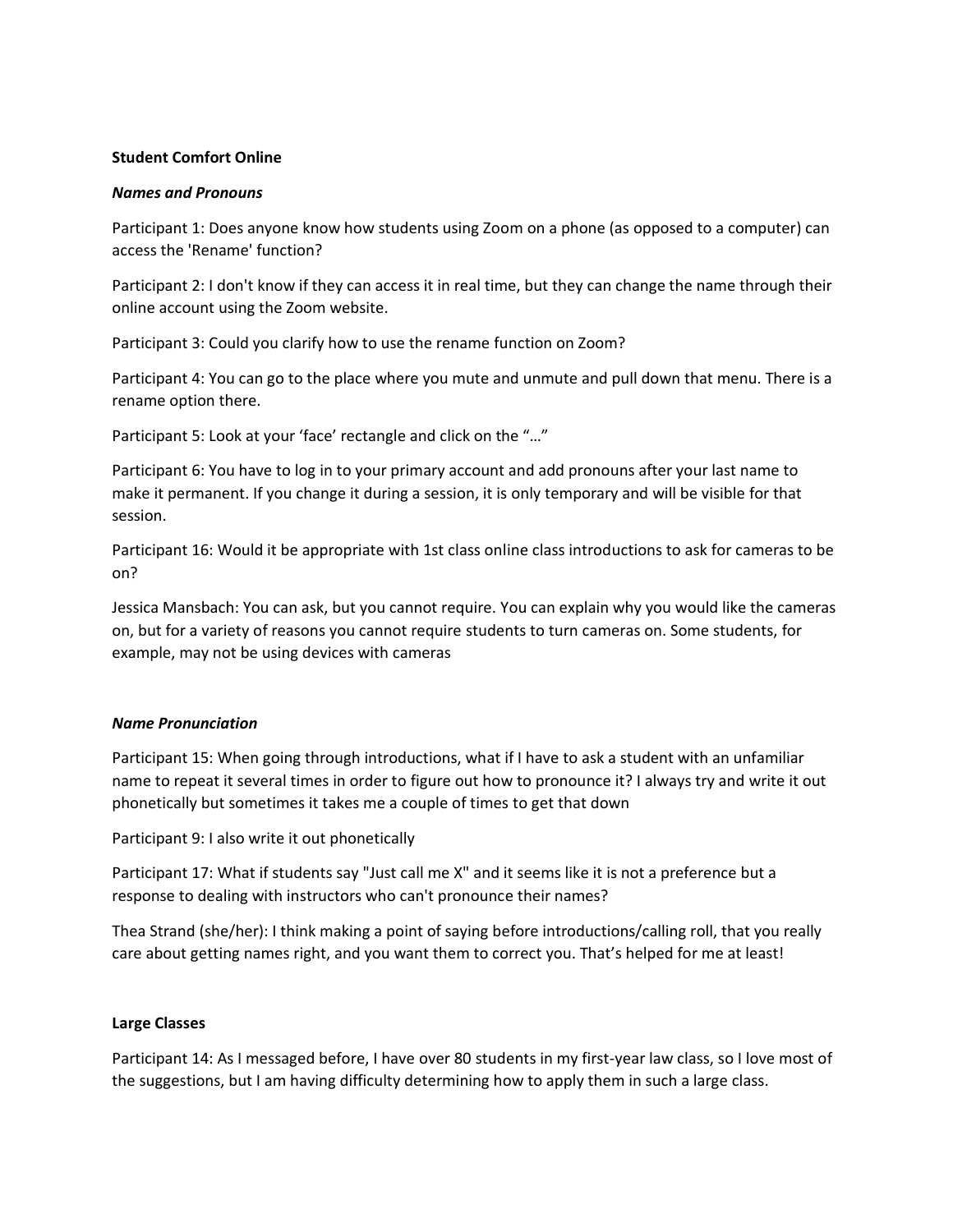Participant 18: A couple of thoughts: 1) regarding introductions. I usually have students interview each other in dyads and then they introduce their partner. This promotes interpersonal relationships, interview and listening skills etc.

Aana Vigen (she/hers): For large classes -80 students - do you have a TA? do you divide up the large class in subsets for discussion times?

Participant 5: In math, we do a lot of group work on problems. The keeping stack idea might not carry over to that. How do we foster participation from people who do not feel safe to participate---either due to real-or-perceived lack of background skills or due to (un)intentional white-supremacist language from group members?

Participant 18: Yes, the 80-person class in zoom would be challenging. When I do sessions with more than 50, I do polls and breakout sessions, but not as much interaction as we do in a smaller class. Otherwise, we spend too much time (IMHO) managing logistics. The reality is, sometimes students have to know how to "listen" to a lecturette for 30 minutes or so.

Thea Strand (she/her): Yes, breakout rooms could work. You can set the number of students per room at any number.

Jessica Mansbach: One of the tools in Zoom that can be helpful for larger classes is the polling tool. You can engage a lot of students through the poll and you can do it relatively quickly

Thea Strand (she/her): I think in such a large class using a survey could be really useful. And then when students do participate in class, ask them to share their name and pronouns before their comment.

Participant 22: One of the FOTL sessions a year or two ago, had break-out groups of 4 people. And if someone didn't want to speak, the team nominates a "speaker" to provide the "teams response". This helps not spotlight specific people who are nervous speaking. However, gives them a chance when they are ready to be the "speaker for their group" and represent the "teams views instead of their views". Helps reduce focus our attention on themselves.

Participant 14: In law classes, we have time that is allocated; they have a relatively strict schedule, and I have a limited ability to use break-out rooms. I do not have the ability to break them into groups of 20 for instance to teach large portions of the course. I also have the problem of coverage for the bar examination, and the unfortunate expectations of the profession upon their entry

Participant 14: Large physical classes with few students of color often invite microaggression

Participant 14: I think Zoom might help that but I am concerned about the chat going on

Participant 26: How do you adapt these strategies for an online, large, asynchronous class?

Participant 14: How much of the syllabus should be within their control

Participant 6: I do worry about private chats as one student sent a chat to me meant for another student once.

Susan Haarman (she, her): Quick note - you can download the content of ALL chats, (even private ones) at the end of a session if you host. I tell students this because I think it makes them re-examine how they speak to one another and it's transparent.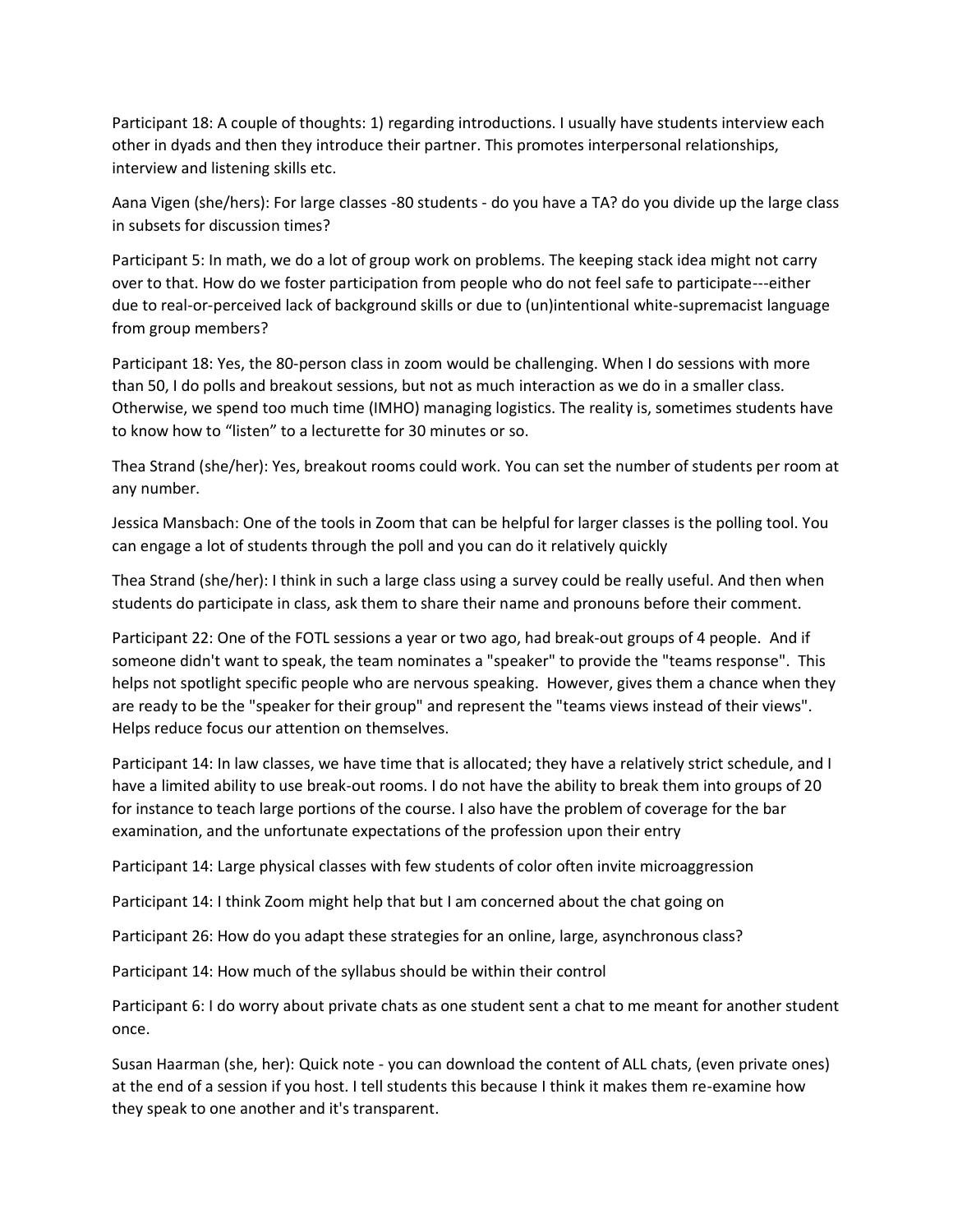Participant 14: That is what I did with my law students last semester, and they acted differently when they found out that I would know how they treated each other in chats

Susan Haarman (she, her): I hate to think about them feeling "censored" but the function is built in and I think it's dishonest to not let them know about it - even if I choose not to look at the chat afterwards.

Participant 18: Good idea, Susan - I didn't know that. I like the concept of having students do a selfassess / reflect.

# **Course Design**

Participant 20: How do you handle the "syllabus agreement" - do you ask that they email you individually if they want to share this?

Participant 21: For my online summer course, I asked them to upload it to the assignments tab on Sakai (similar to a drop box). I also was using this as a low stake dry run because I also had them upload their exams

Susan Haarman (she, her): I'll be thinking about encouraging students to do weekly summaries of their content using meme. It's a great clever summary and often allows for really interesting self-expression!

#### **Student Expectations**

Participant 8: I worry that talking about my whiteness and privilege up front in a math class will just emphasize the distance between me and students and perhaps reinforce confirmation bias. Any advice?

Kristin Krueger: I think it totally depends on the class & topics. I do it because it's natural with the topics at hand. In a math class, it might not be natural to discuss, so you'll want to approach it in a different way.

Participant 3: I believe honesty with students, in terms of who you are and where you are coming from, really helps to build rapport

Participant 10: My perennial problem is students who say, "I have to take this class because of Core" and therefore think they shouldn't have to do significant academic work in it

#### **Course Discussion**

Participant 14: How would can we pair up with Zoom? Break out rooms?

Susan Haarman (she, her): Participant 14, you can do break out rooms in class, or set up a separate time to meet with that student on Zoom, similar to them coming to your office.

Thea Strand (she/her): [Fishbowl exercise](https://sites.google.com/site/maryellendakinsclassroom/speaking-and-listening/fishbowl-discussions)

Participant 28: Mor[e class discussion strategies](https://www.cultofpedagogy.com/speaking-listening-techniques/)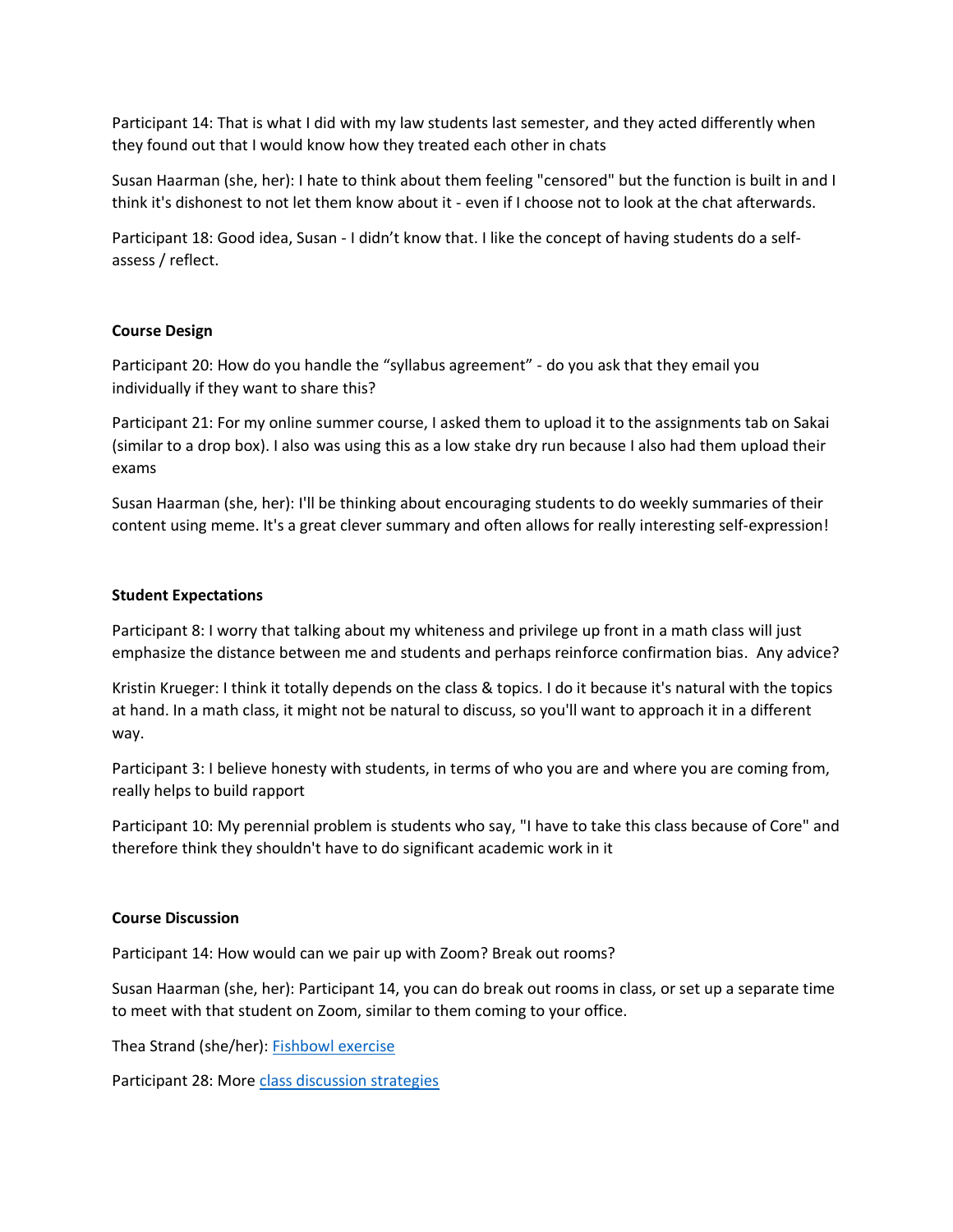# **Group Work**

Participant 6: I work with students to create large group and small group ground rules rather than tell them the rules.

Susan Haarman (she, her): If students are aware that they'll have that role ahead of time it's less stressful for folks for whom that's not their ideal role, but keeps space for them to have their voice heard in class.

Participant 14: When students self-select a small group, how about students who are left alone? Also, self-selection might generate micro-aggression.

Participant 18: According to the MBTI Manual U.S. sample, 51% of the population = Introverts! I often share this info, and it makes people feel more confident about contribution, or more comfortable about listening and thinking, which is what Introverts do really well :-)

Participant 19: Yes, I have white students that don't feel safe speaking up thinking they will be personally attacked

Susan Haarman (she, her): Participant 19, having a class discussion that sets up group norms can be helpful in terms of making students feel like they can speak up. Then as you are able to, as a group, abide by those norms, students might be able to think about whether or not they are scared to speak up because they are being personally attacked vs. they are having an idea they have that's never been questions before analyzed for the first time.

Participant 14: I poll very often, so that students in large classes can participate in a low risk fashion

Participant 6: I usually don't let them self-select into groups. I will do random groups in zoom or assign them into small groups for projects.

Participant 14: I will use randomized break out participants

Participant 18: And yes, I love the roles conversation. I often have them do "role-playing", and they have a lot of fun with this and really get it.

Participant 23: I use random groups as well as it helps students get to know other students in the class vs self-selection.

Participant 14: Also, students worry about free riders, and randomization can help that.

Sasha Adkins (they/them): Although random groups won't allow students with marginalized identities to form a "safe space" home base...

Sasha Adkins (they/them): Here is [a group roles](https://web.stanford.edu/group/resed/resed/staffresources/RM/training/grouproles.html) description.

Thea Strand (she/her): I think small group self-assessment works well! Helps students be accountable in small groups, and also gives an easy opportunity for sharing difficulties.